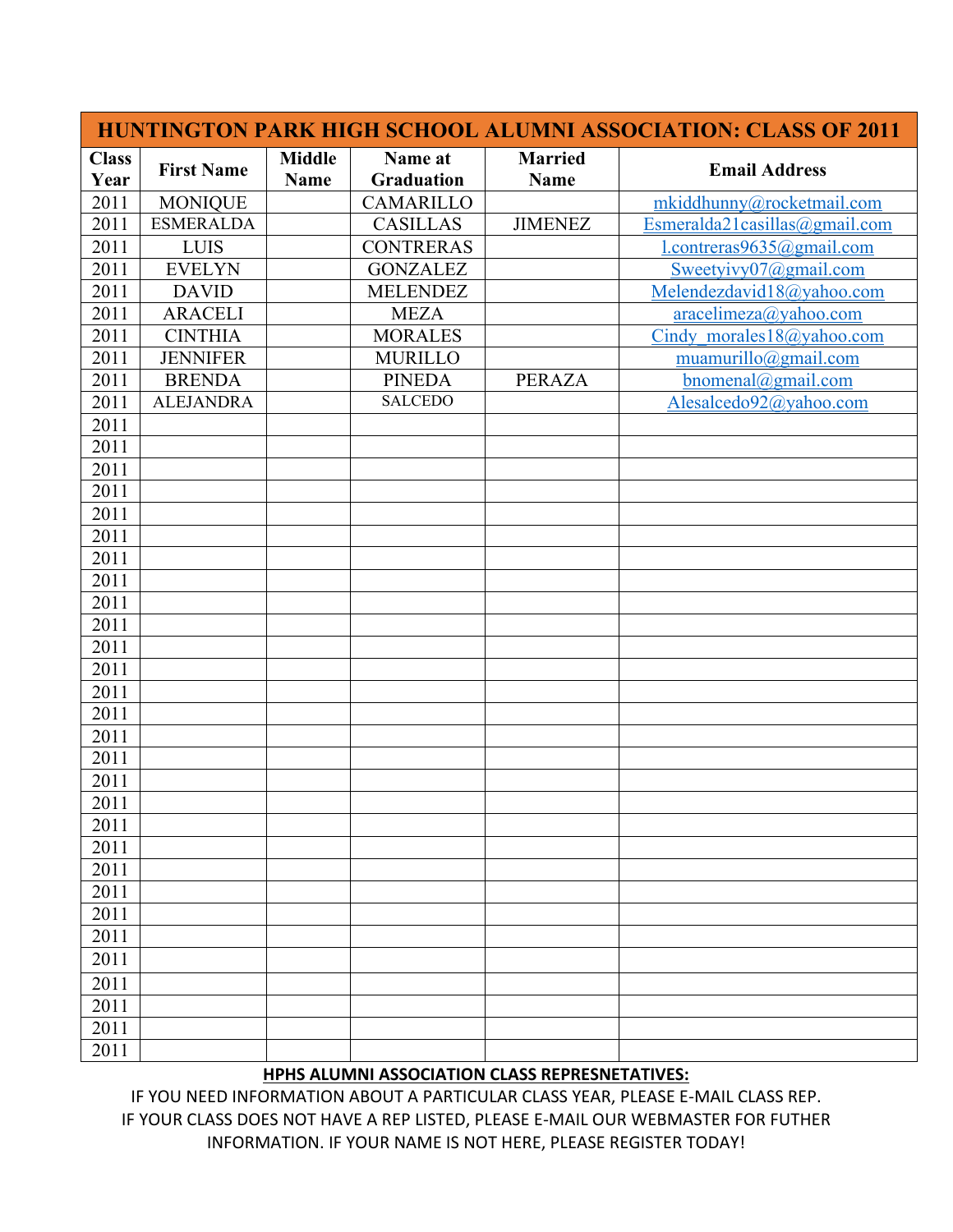| $\overline{20}11$ |  |  |  |
|-------------------|--|--|--|
| 2011              |  |  |  |
| 2011              |  |  |  |
| 2011              |  |  |  |
| 2011              |  |  |  |
| 2011              |  |  |  |
| 2011              |  |  |  |
| 2011              |  |  |  |
| 2011              |  |  |  |
| 2011              |  |  |  |
| 2011              |  |  |  |
| $2011\,$          |  |  |  |
| 2011              |  |  |  |
| 2011              |  |  |  |
| 2011              |  |  |  |
| 2011              |  |  |  |
| 2011              |  |  |  |
| 2011              |  |  |  |
| 2011              |  |  |  |
| $2011\,$          |  |  |  |
| 2011              |  |  |  |
| 2011              |  |  |  |
| 2011              |  |  |  |
| 2011              |  |  |  |
| 2011              |  |  |  |
| 2011              |  |  |  |
| 2011              |  |  |  |
| 2011              |  |  |  |
| 2011              |  |  |  |
| 2011              |  |  |  |
| 2011              |  |  |  |
| 2011              |  |  |  |
| 2011              |  |  |  |
| 2011              |  |  |  |
| 2011              |  |  |  |
| 2011              |  |  |  |
| 2011              |  |  |  |
| 2011              |  |  |  |
| 2011              |  |  |  |
| 2011              |  |  |  |
| 2011              |  |  |  |
| 2011              |  |  |  |
|                   |  |  |  |

## **HPHS ALUMNI ASSOCIATION CLASS REPRESNETATIVES:**

IF YOU NEED INFORMATION ABOUT A PARTICULAR CLASS YEAR, PLEASE E-MAIL CLASS REP. IF YOUR CLASS DOES NOT HAVE A REP LISTED, PLEASE E-MAIL OUR WEBMASTER FOR FUTHER INFORMATION. IF YOUR NAME IS NOT HERE, PLEASE REGISTER TODAY!